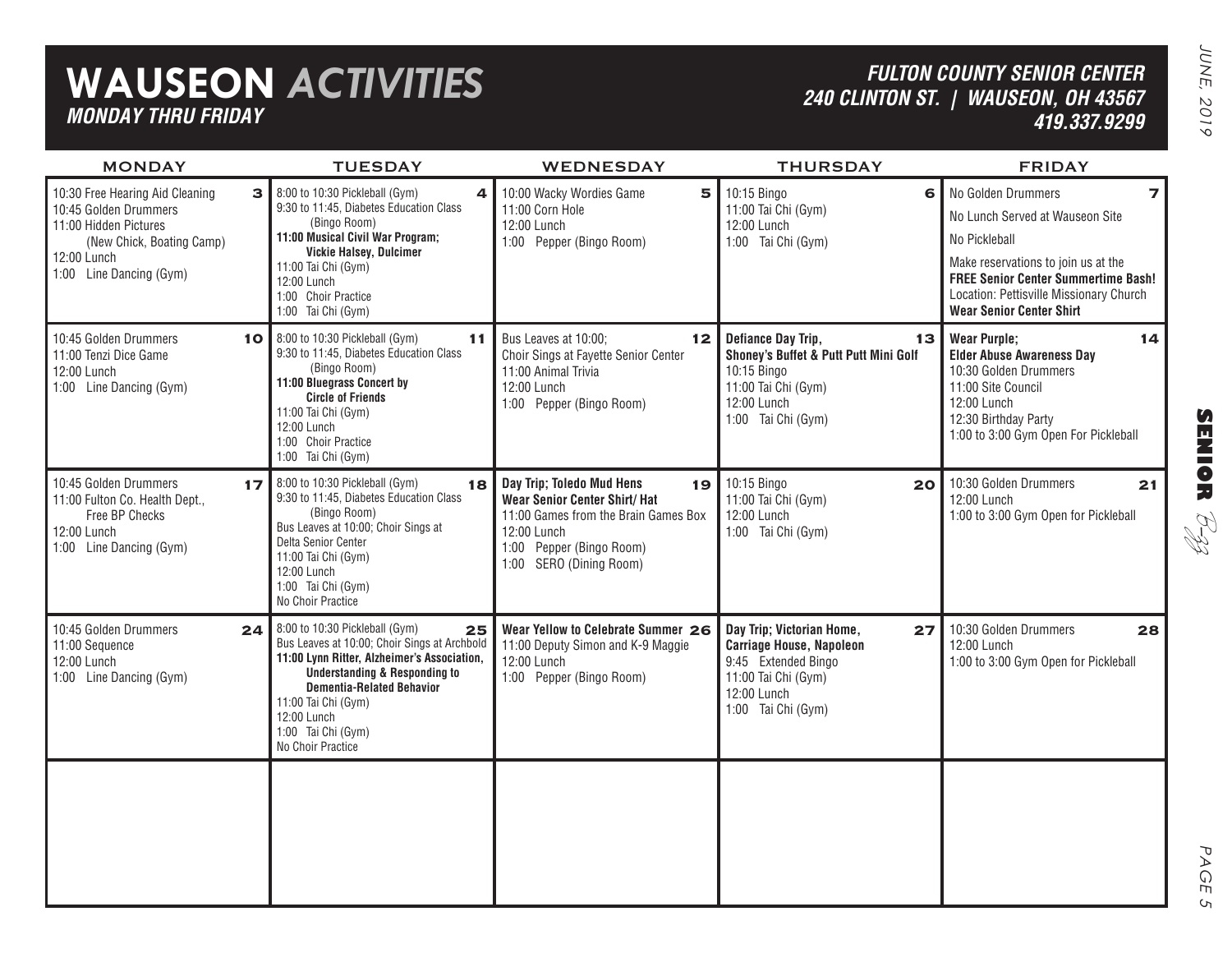# *ARCHBOLD - SCOUT CABIN inside ruihley park, w. williams st. tues. & FRI.*

# **ARCHBOLD / FAYETTE** *ACTIVITIES*

*FAYETTE - FAMILY LIFE CENTER306 E. Main Street MON., Wed., & THURS.*

| <b>MONDAY</b>                                                                                                                                                          | <b>TUESDAY</b>                                                                                                                                                         | <b>WEDNESDAY</b>                                                                                                                                                                                                   | <b>THURSDAY</b>                                                                                                                                                | <b>FRIDAY</b>                                                                                                                                                                                                                                                               |
|------------------------------------------------------------------------------------------------------------------------------------------------------------------------|------------------------------------------------------------------------------------------------------------------------------------------------------------------------|--------------------------------------------------------------------------------------------------------------------------------------------------------------------------------------------------------------------|----------------------------------------------------------------------------------------------------------------------------------------------------------------|-----------------------------------------------------------------------------------------------------------------------------------------------------------------------------------------------------------------------------------------------------------------------------|
| 10:00 Cards<br>3<br>11:00 Music by Just Us 2<br>12:00 Lunch<br>1:00 Games                                                                                              | 10:00 Cards<br>4<br>11:00 Lynn Ritter, Alzheimer's<br>Association, Understanding<br>Alzheimer's & Dementia<br>12:00 Lunch<br>1:00 Games                                | 10:00 New Brain Games<br>5<br>11:00 More Brain Games, Corn Hole<br>12:00 Lunch<br>1:00 Cards                                                                                                                       | 10:00 Site Council<br>6<br>10:30 Bingo<br>12:00 Lunch with Birthday Cake<br>1:00 Puzzles                                                                       | Archbold Senior Center is CLOSED<br>$\overline{z}$<br>Make reservations to join us at the<br>free Senior Center Summertime Bash!<br>Location: Pettisville Missionary Church<br>Doors Open 10:30 am; Music & Lunch;<br>Event Ends 1:30 pm<br><b>Wear Senior Center Shirt</b> |
| 10:00 New Brain Games<br>10 <sub>1</sub><br>11:00 Bonus Bingo<br>12:00 Lunch<br>1:00 Games                                                                             | 10:00 New Brain Games<br>11<br>11:00 Why Do Seniors Fall & How<br>to Prevent Falls, University of<br><b>Toledo Medical Center</b><br>12:00 Lunch<br>1:00 Cards         | 10:00 Games<br>12<br>11:00 Music by Senior Center Choir<br>12:00 Lunch<br>1:00 Puzzles                                                                                                                             | Defiance Day Trip, Shoney's<br>13<br><b>Buffet &amp; Putt Putt Mini Golf</b><br>10:30 Bingo<br>12:00 Lunch<br>1:00 Word Games                                  | <b>Wear Purple:</b><br>14<br><b>Elder Abuse Awareness Day</b><br>10:00 Site Council<br>10:30 Bingo<br>12:00 Lunch with Birthday Cake<br>1:00 Cards                                                                                                                          |
| 10:00 New Brain Games<br>17<br>11:00 Keyboard Music, Jean Pfund<br>12:00 Lunch<br>1:00 Cards                                                                           | 9:30 Toe Nail Clinic<br>18<br>(By Appointment)<br>10:00 Cards<br>11:00 "Just So You Know," & Free BP<br>Checks; Fulton Co. Health Dept.<br>12:00 Lunch<br>1:00 Puzzles | Day Trip, Toledo Mud Hens Baseball 19<br>10:00 Cards<br>11:00 Lynn Ritter, Alzheimer's Association,<br><b>Effective Communication Strategies</b><br>for Someone with Memory Loss<br>12:00 Lunch<br>1:00 Word Games | Wear Senior Center Shirt/ Hat<br>20<br>10:30 Bingo<br>12:00 Lunch<br>1:00 Cards                                                                                | <b>Wear Senior Center Shirt/ Hat</b><br>21<br>10:30 Bingo<br>12:00 Lunch<br>1:00 Games                                                                                                                                                                                      |
| 9:30 Toe Nail Clinic<br>24<br>(By Appointment)<br>10:00 Games<br>11:00 "Just So You Know," & Free BP<br>Checks; Fulton Co. Health Dept.<br>12:00 Lunch<br>1:00 Puzzles | 10:00 New Brain Games<br>25<br>11:00 Music by Senior Center Choir<br>12:00 Lunch<br>1:00 Word Games                                                                    | 10:00 Cards & Games<br>26<br>11:00 Music by Michael Buck<br>12:00 Lunch<br>1:00 Cards                                                                                                                              | Wear Yellow to Celebrate Summer 27<br>Day Trip; Tour Victorian Home,<br><b>Carriage House in Napoleon</b><br>10:00 Extended Bingo<br>12:00 Lunch<br>1:00 Games | Wear Yellow to Celebrate Summer 28<br>10:30 Bingo<br>12:00 Lunch<br>1:00 Brain Games                                                                                                                                                                                        |
|                                                                                                                                                                        |                                                                                                                                                                        |                                                                                                                                                                                                                    |                                                                                                                                                                |                                                                                                                                                                                                                                                                             |

PAGE PAGE 7  $\vee$